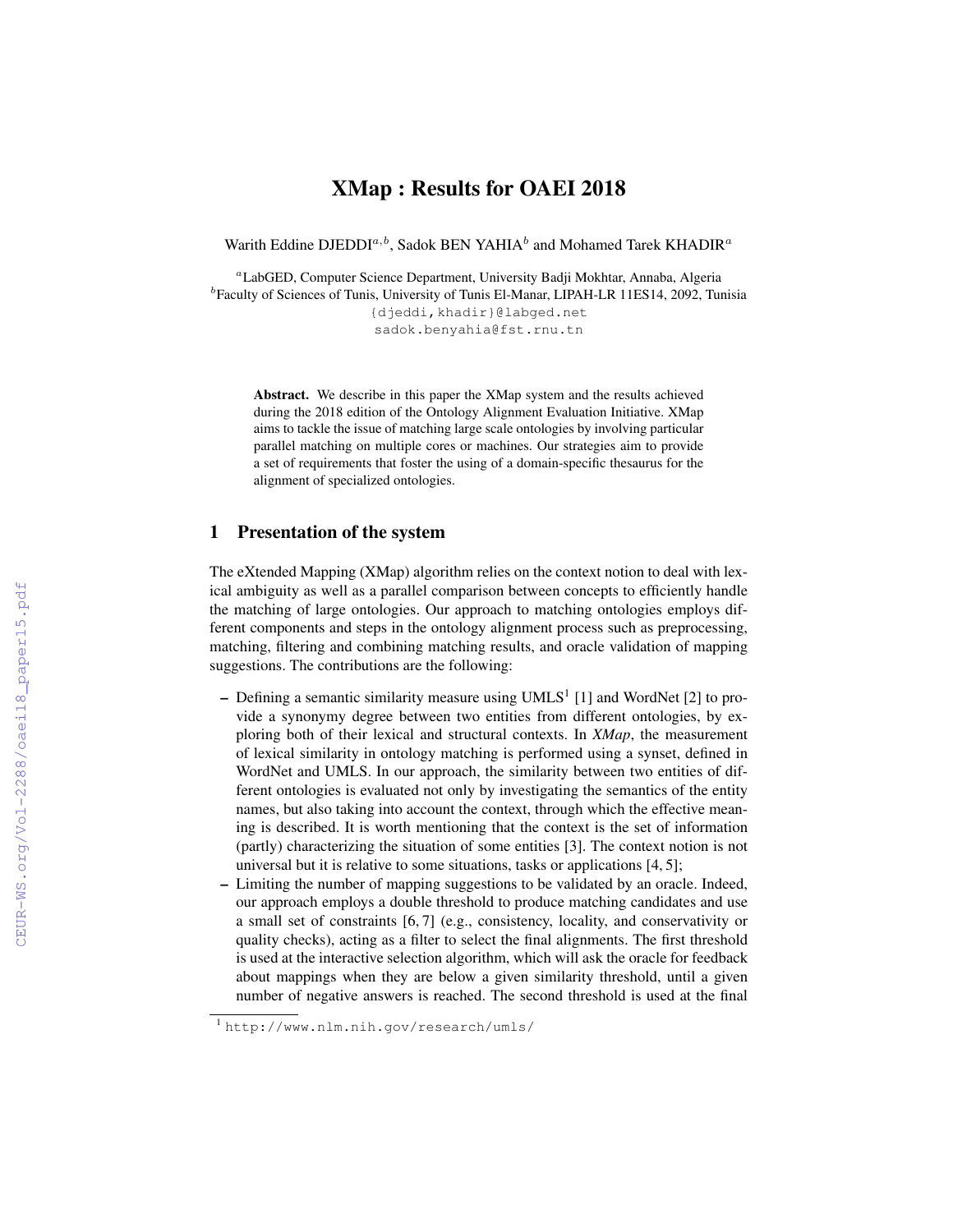

Fig. 1. The different steps for scoring a multiple network alignment.

stage to filter out the set of correspondences having a similarity value below a given threshold. This strategy skips over the problem of the growing size and the complexity of the user participation in the process alignment of large ontologies.

- Applying repair techniques from Applying Logical Constraints on Matching Ontologies (ALCOMO) [8] to make reference alignments coherent, by removing less unsatisfiable classes (discovering disjointness relationships) without having an impact on the F-measure score. Our strategy in the repair mode takes into account the confidence values during the selection of mappings to be removed in order to improve the quality of the repaired alignments in terms of computation time and mapping coherence.
- Finally, is the ability of XMap to deal with large scale ontology matching, by producing good experimental results in terms of quality of the alignments, time performance and scalability.

## 2 State, purpose, general statement

Our prototype leans on the architecture of a sequential/parallel composition. XMap uses various similarity measures of different categories such as string, linguistic, and structural based similarity measures, each contributing to some extent to the alignment results. At a glance, the mapping process of XMap is depicted in Figure 1. *XMap* receives as an input two source ontologies. The mappings discovered by the terminological level matcher are transferred to the structural level matcher in order to find new correspondences by analyzing the context of the entities in the taxonomy of ontologies. Afterwards, the combined result of the two basic matchers are aggregated by a weighted sum aggregation operator. For the final alignment method, the system uses the threshold method. Moreover, we manually define the filters threshold value to produce the final mappings. A fast repair method is applied so as to detect and remove the inconsistent ones.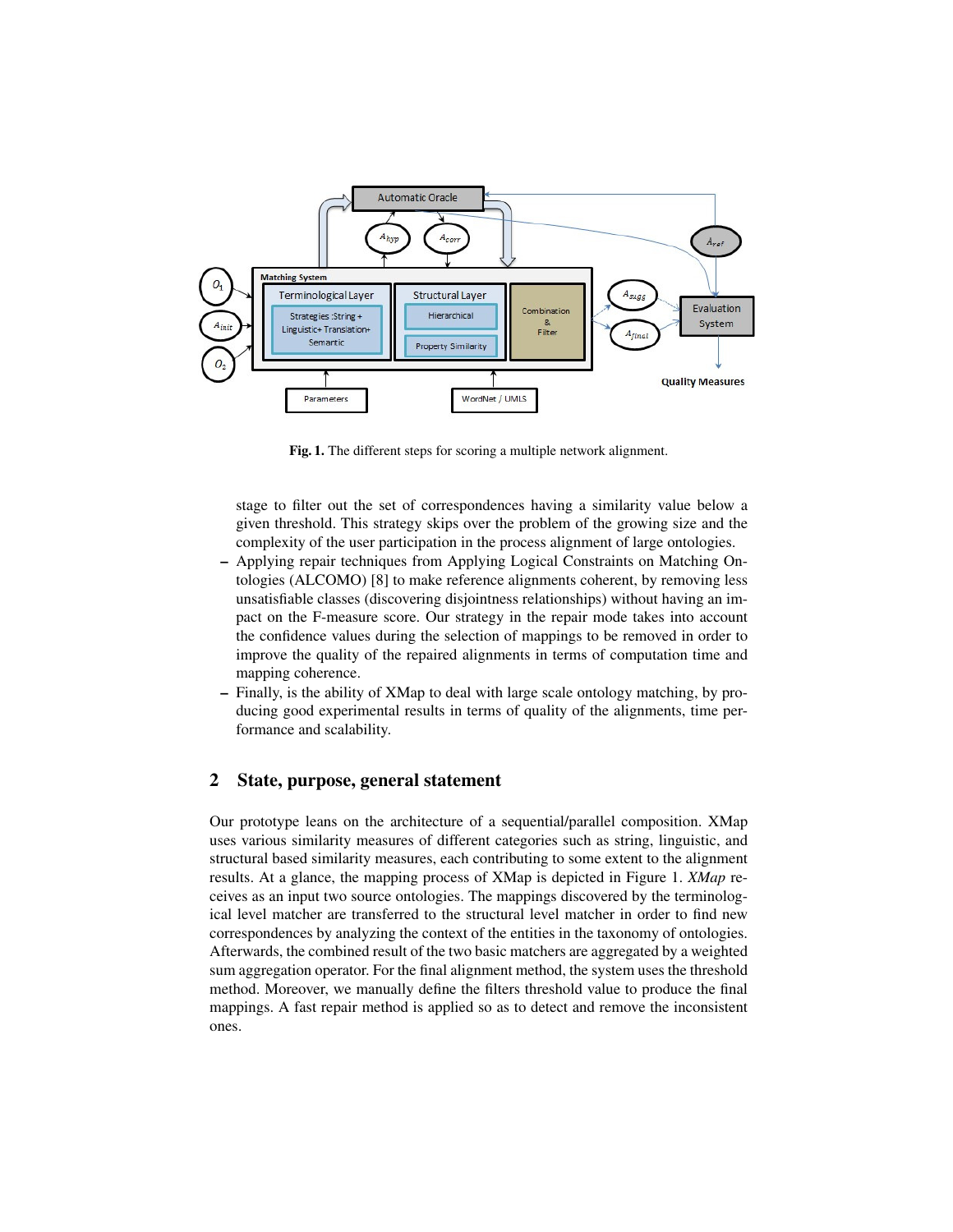# 3 Results

In this section, we present the evaluation results obtained by running XMap under the SEALS client with *Anatomy*, *Conference*, *Multifarm*, *Interactive matching evaluation*, *Large Biomedical Ontologies*, *Disease and Phenotype* and *Biodiversity and Ecology* tracks.

Anatomy The Anatomy track consists of finding an alignment between the Adult Mouse Anatomy (2744 classes) and a part of the NCI Thesaurus (3304 classes) describing the human anatomy. XMap achieves a good F-Measure value of ≈89% in a reasonable amount of time (37 sec.) (cf., Table 1).

| System      | Precision | F-Measure Recall |       | Time(s) |
|-------------|-----------|------------------|-------|---------|
| XMap        | 0.929     | 0.896            | 0.865 | 37      |
| StringEquiv | 0.997     | 0.766            | 0.622 | 946     |

Table 1. Results for Anatomy track.

Conference The Conference track uses a collection of 16 ontologies from the domain of academic conferences. Most ontologies were equipped with OWL-DL axioms of various types; this opens a useful way to test our semantic matchers. For each reference alignment, three evaluation modalities are applied : a) crisp reference alignments, b) the uncertain version of the reference alignment, c) logical reasoning.

|                                      | Precision | F-Measure 1 | Recall |  |  |  |
|--------------------------------------|-----------|-------------|--------|--|--|--|
| Original reference alignment (ra1)   |           |             |        |  |  |  |
| $ra1-M1$                             | 0.81      | 0.70        | 0.61   |  |  |  |
| ra1- $M2$                            | 0.69      | 0.31        | 0.20   |  |  |  |
| ra $1-M3$                            | 0.81      | 0.65        | 0.54   |  |  |  |
| Entailed reference alignment (ra2)   |           |             |        |  |  |  |
| $ra2-M1$                             | 0.79      | 0.65        | 0.55   |  |  |  |
| $ra2-M2$                             | 0.77      | 0.34        | 0.22   |  |  |  |
| $ra2-M3$                             | 0.77      | 0.61        | 0.5    |  |  |  |
| Violation reference alignment (rar2) |           |             |        |  |  |  |
| $rar2-M1$                            | 0.78      | 0.66        | 0.57   |  |  |  |
| $rar2-M2$                            | 0.77      | 0.34        | 0.22   |  |  |  |
| $rar2-M3$                            | 0.76      | 0.62        | 0.52   |  |  |  |

Table 2. Results based on the crisp reference alignments.

As depicted in Table 2 and 3, XMap produces fairly consistent alignments when matching the conference ontologies. Finally, XMap generated only one incoherent alignment for the evaluation based on logical reasoning.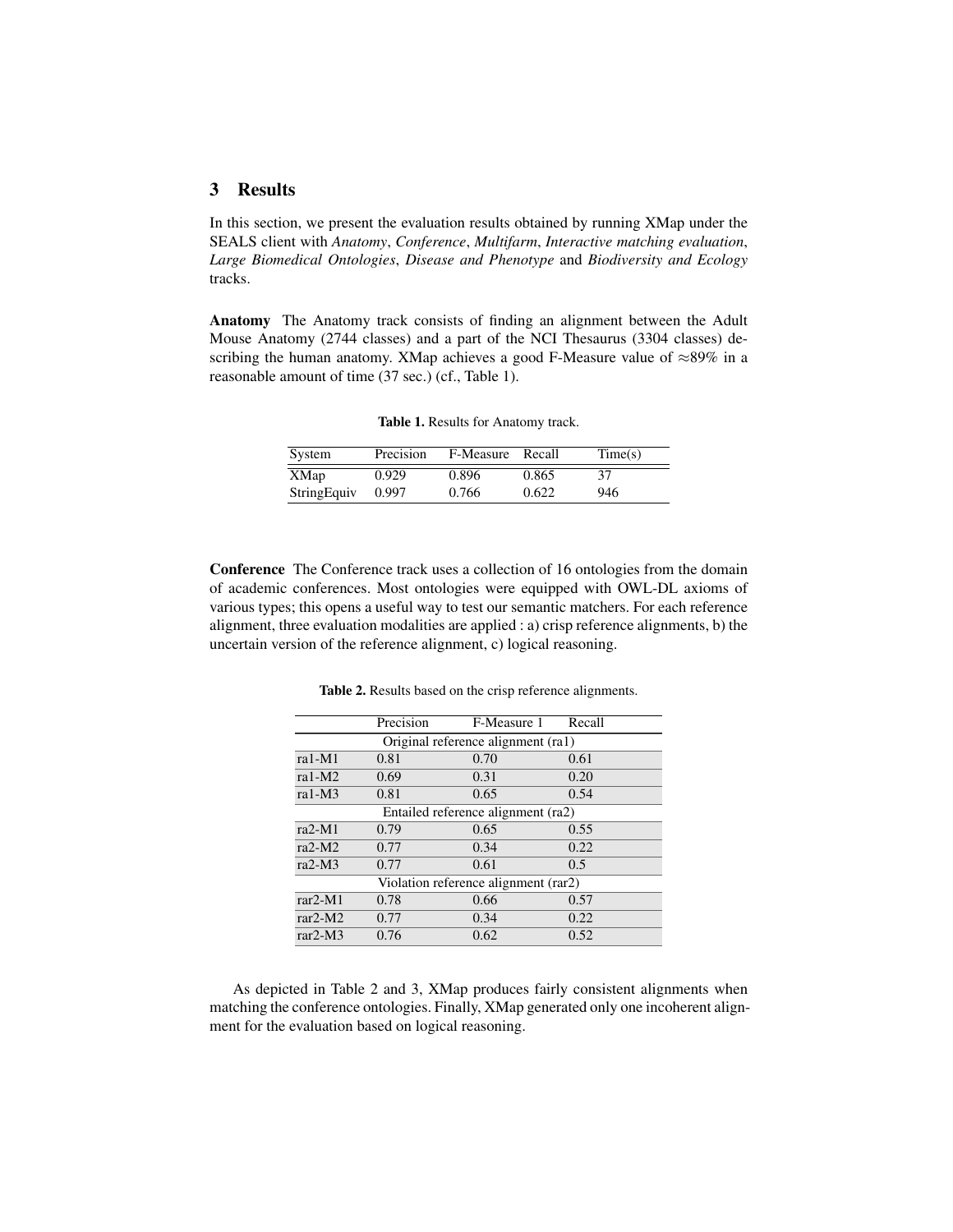| Precision                                   | F-Measure 1 Recall                     |      |  |  |  |  |
|---------------------------------------------|----------------------------------------|------|--|--|--|--|
|                                             | Uncertain reference alignments (Sharp) |      |  |  |  |  |
| 0.81                                        | 0.65                                   | 0.54 |  |  |  |  |
| Uncertain reference alignments (Discrete)   |                                        |      |  |  |  |  |
| 0.66                                        | 0.74                                   | 0.83 |  |  |  |  |
| Uncertain reference alignments (Continuous) |                                        |      |  |  |  |  |
| 0.74                                        | 0.70                                   | በ 66 |  |  |  |  |

Table 3. Results based on the uncertain version of the reference alignment.

Multifarm This track is based on the translation of the OntoFarm collection of ontologies into 9 different languages. XMap have low performance due to many internal exceptions. The results are showed in Table 4.

Table 4. Results for Multifarm track.

| System | Different ontologies |     |      | Same ontologies |      |      |
|--------|----------------------|-----|------|-----------------|------|------|
|        |                      |     |      |                 |      |      |
| XMap   |                      | 0.3 | 0.07 | 0.13            | 0.14 | 0.19 |

Interactive matching evaluation The goal of this evaluation is to imitate interactive alignment [9, 10], where a oracle user is involved to validate the correspondences found by the alignment approach by checking the reference alignment, and changing error values in order to assess their influence on the performance of alignment systems. For the 2018 edition, participating systems are evaluated on the *Conference* and *Anatomy* datasets using an oracle based on the reference alignment.

XMap uses various similarity measures to generate candidate mappings. It applies two thresholds to filter the candidate mappings: one for the mappings that are directly added to the final alignment and another for those that are presented to the user for validation. The latter threshold is selected to be high in order to minimize the number of requests and the rejected candidate mappings from the oracle; the requests are mainly about incorrect mappings. The mappings accepted by the user are moved to the final alignment. For the three years 2016, 2017 and 2018, XMap preserved roughly the same F-Measure value, and it benefits the least from the interaction with the oracle. Whereas, for the conference track, XMap has increases in precision, recall and F-measure. XMap's measures differ with less than 0.2% from the non-interactive runs, and performance does not change at all with the increasing error rates.

Large biomedical ontologies This track consists of finding alignments between the Foundational Model of Anatomy (FMA), SNOMED CT, and the National Cancer Institute Thesaurus (NCI). The results obtained by XMap (Evaluated without UMLS) are depicted by Table 5.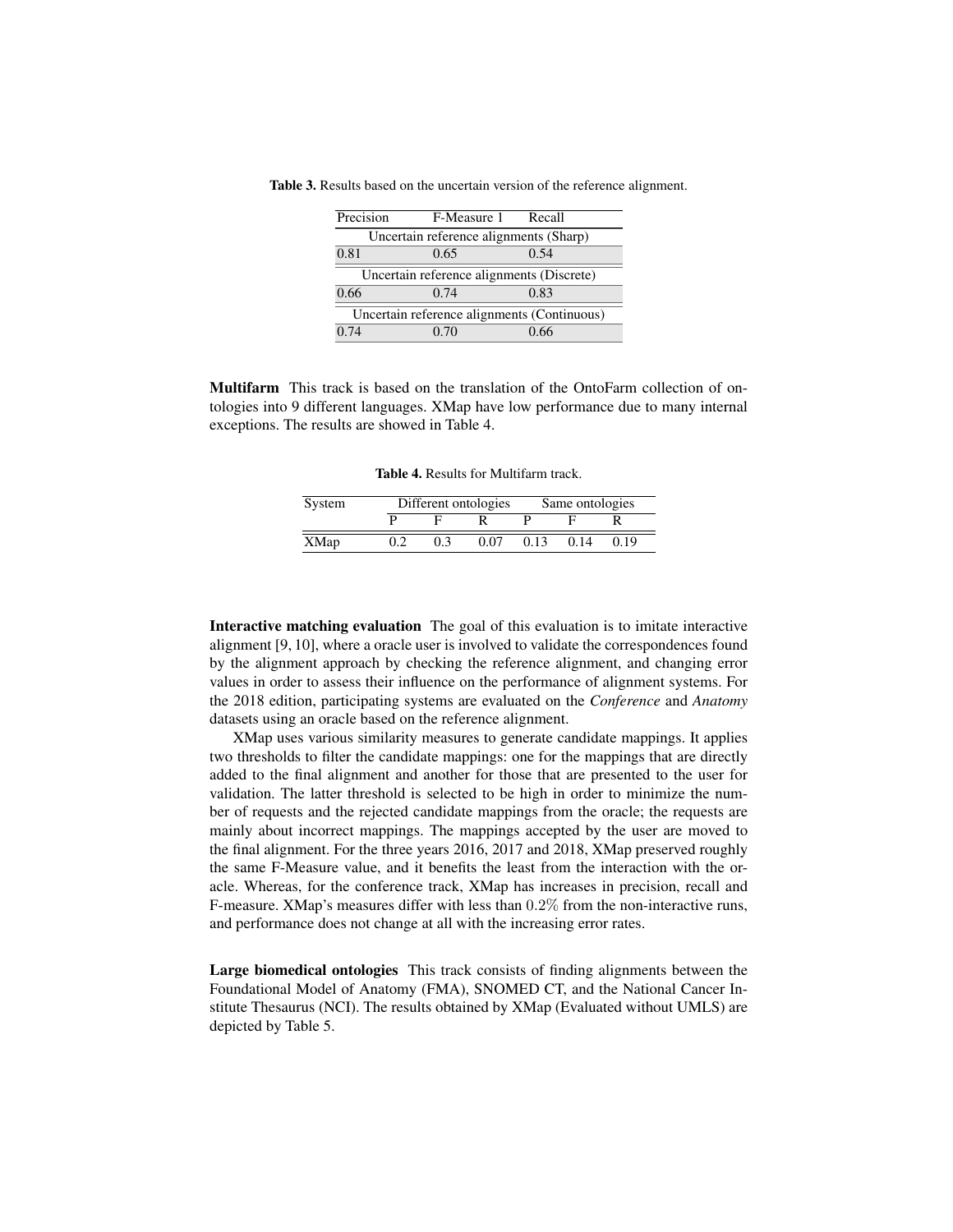| Test set                | Precision | Recall | F-Measure | Time(s) |
|-------------------------|-----------|--------|-----------|---------|
| <b>Small FMA-NCI</b>    | 0.977     | 0.783  | 0.869     | 7356    |
| Whole FMA-NCI           | 0.877     | 0.741  | 0.803     | 66499   |
| <b>Small FMA-SNOMED</b> | 0.962     | 0.647  | 0.774     | 25544   |
| Whole FMA-Large SNOMED  | 0.723     | 0.608  | 0.661     | 299027  |
| Small SNOMED-NCI        | 0.835     | 0.588  | 0.69      | 123597  |
| Whole SNOMED-NCI        | 0.64      | 0.582  | 0.61      | 426584  |

Table 5. Results for the Large BioMedical track.

In general, we can conclude that XMap achieved a good precision/recall values. The high recall value can be explained by the fact that UMLS thesaurus contains definitions of highly technical medical terms.

Disease and Phenotype This track based on a real use case where it is required to find alignments between disease and phenotype ontologies. Specifically, the selected ontologies are the Human Phenotype Ontology (HPO), the Mammalian Phenotype Ontology (MP), the Human Disease Ontology (DOID), and the Orphanet and Rare Diseases Ontology (ORDO).

XMap achieved fair results according to the three evaluation (Silver standard, Manually generated mappings and Manual assessment of unique mappings).

Biodiversity and Ecology This track aims finding the alignments between the Environment Ontology (ENVO) and the Semantic Web for Earth and Environment Technology Ontology (SWEET), and between the Flora Phenotype Ontology (FLOPO) and the Plant Trait Ontology (PTO). The results are showed in Table .

| Test set         | Precision | Recall | F-Measure | Time(s) |
|------------------|-----------|--------|-----------|---------|
| Small flopo-pto  | 0.987     | 0.761  | 0.619     | 153     |
| Whole envo-sweet | 0.868     | 0.785  | 0.716     | 547     |

Table 6. Results for the Biodiversity and Ecology track.

# 4 General comments

### 4.1 Comments on the results

This is the 6th time that we participate in the OAEI campaign. The official results of OAEI 2018 show that XMap is competitive with other well-known ontology matching systems in all OAEI tracks.